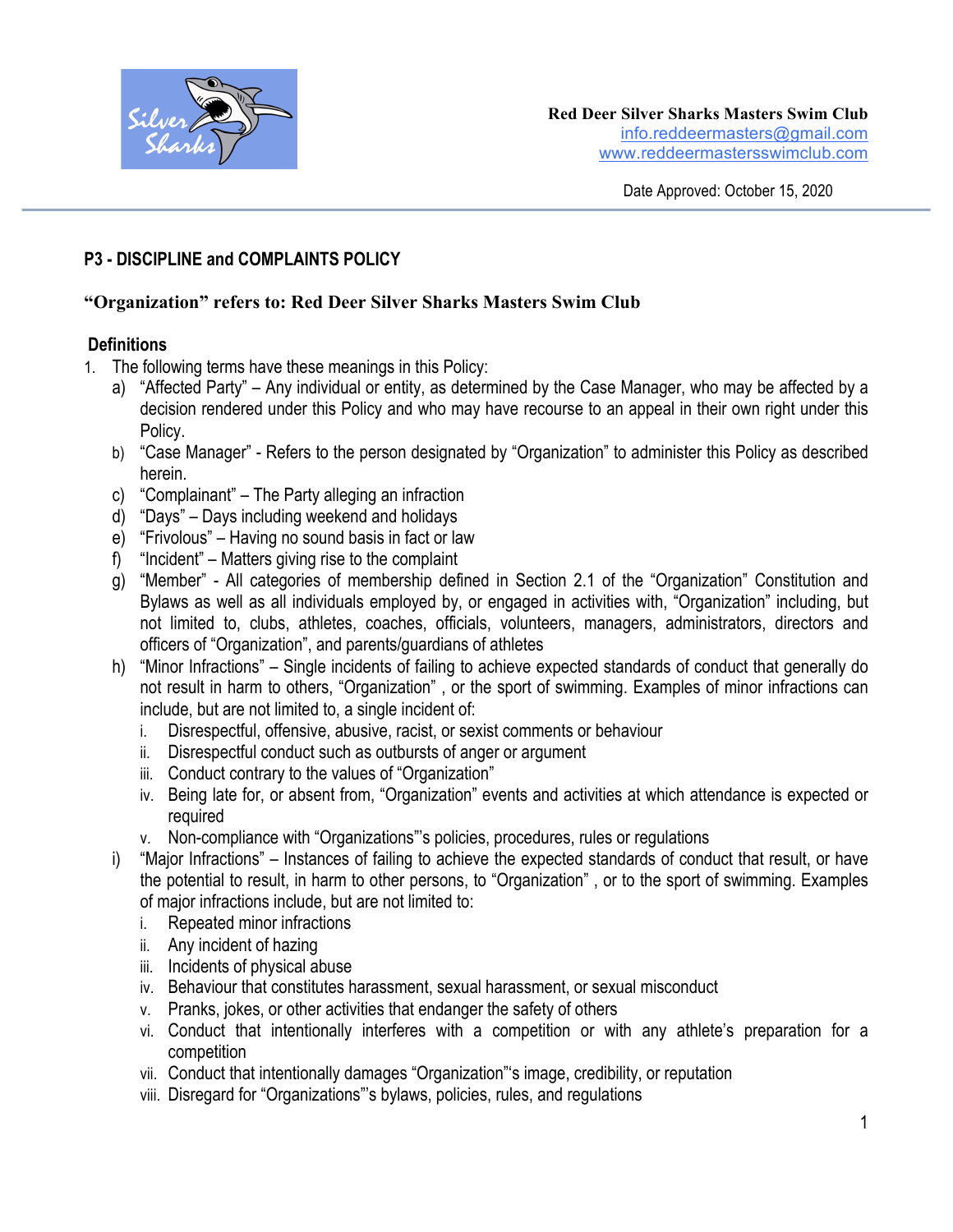- ix. Intentionally damaging "Organization"property or improperly handling "Organization"monies
- x. Abusive use of alcohol or marijuana, any use or possession of alcohol or marijuana by minors, or use or possession of illicit drugs and narcotics
- xi. Any possession or use of banned performance enhancing drugs or methods
- j) "Parties" The Complainant, Respondent, Affected Party and "Organization"
- k) "Respondent" The alleged infracting Party
- l) "Vexatious" The act of bringing a complaint without merit, including but not limited to, a complaint solely to harass or subdue a Respondent.

### **Purpose**

2. "Organization" is committed to providing an environment in which all "Organization" Members are treated with respect characterized by the values of fairness, integrity, and open communication. Membership in "Organization", as well as participation in its activities, brings many benefits and privileges. At the same time, Members and participants are expected to fulfill certain responsibilities and obligations including, but not limited to, complying with "Organization"'s policies, bylaws, rules and regulations, including the *Code of Conduct and Ethics*. Irresponsible behaviour by Members can result in severe damage to the integrity of "Organization" Conduct that violates these values may be subject to sanctions pursuant to this Policy. Since discipline may be applied, "Organization"provides Members with the mechanism outlined in this Policy so that complaints are handled fairly, expeditiously, and affordably.

## **Application of this Policy**

- 3. This Policy applies to all Members and discipline matters that may arise during the course of "Organization"'s business, activities, and events including, but not limited to, competitions, practices, training camps, travel associated with "Organization" activities, and any meetings.
- 4. Discipline matters and complaints arising within the business, activities, or events organized by entities other than "Organization" will be dealt with pursuant to the policies of these other entities unless requested and accepted by "Organization" at its sole discretion.

# **Reporting a Complaint**

- 5. Any Member may report any complaint to the "Organization" Head Office. Such complaint must be in writing and signed. Anonymous complaints may be accepted at the sole discretion of "Organization"
- 6. Upon accepting a complaint, "Organization" will appoint an independent Case Manager has sole discretion to determine whether the complaint is frivolous or vexatious, or if the complaint is potentially legitimate and involves either an incident classified as a minor infraction or an incident classified as a major infraction. The Case Manager maintains the decision-making authority to reclassify a complaint as a minor or major infraction at any time. The appointment of the Case Manager, the Case Manager's determination of the legitimacy of the complaint, and the Case Manager's classification of the incident are all not appealable.
- 7. The Case Manager shall decide one of the following:
	- a) The complaint is frivolous or vexatious and shall be immediately dismissed
	- b) The complaint is potentially legitimate and the incident shall be dealt with as a minor infraction
	- c) The complaint is potentially legitimate and the incident shall be dealt with as a major infraction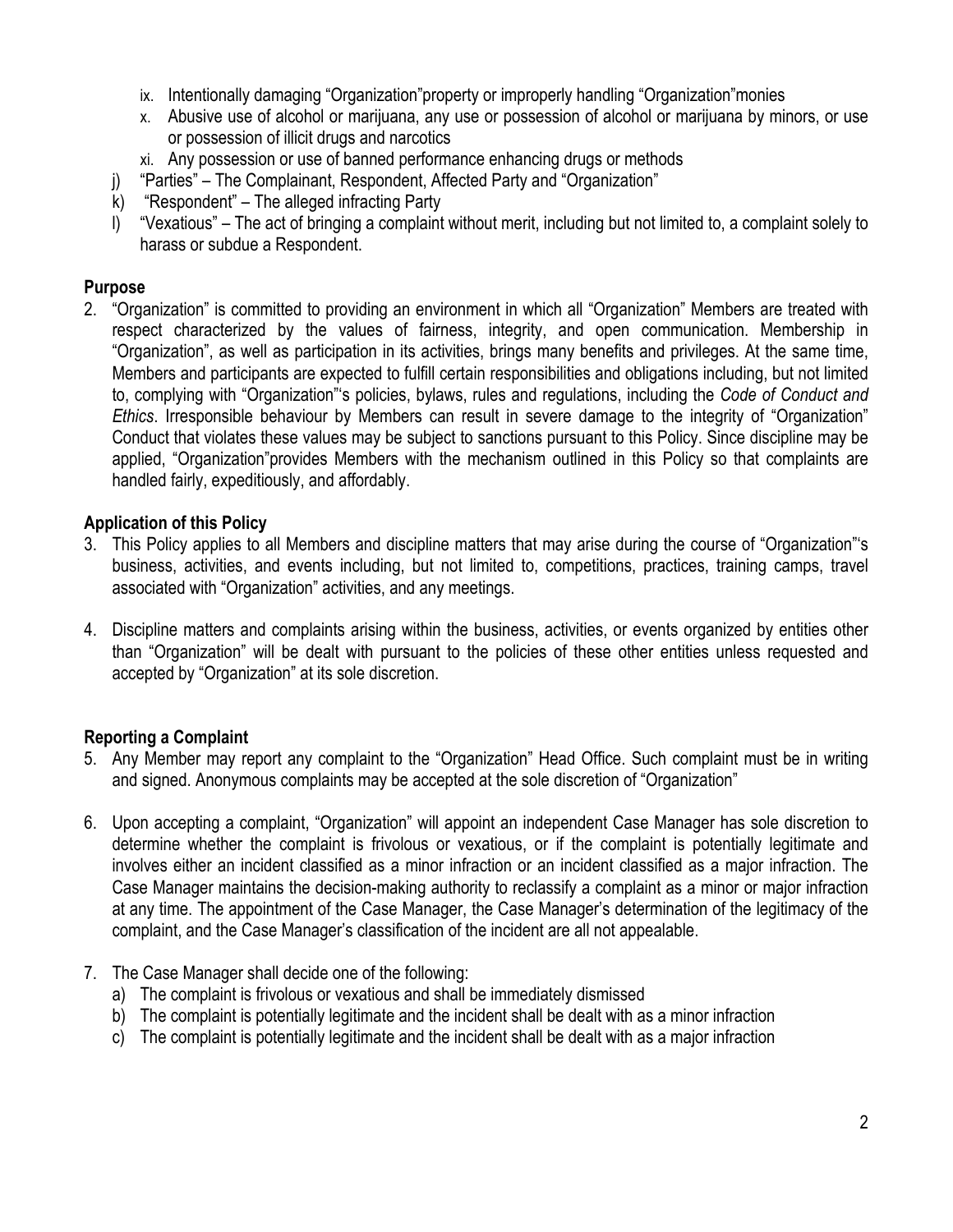- 8. The Case Manager will inform the Parties if the incident is to be dealt with as a minor or major infraction and the matter will be dealt with according to the applicable sections of this Policy relating to minor or major infractions.
- 9. This Policy does not prevent an appropriate person having authority from taking immediate, informal, or corrective action in response to behaviour that constitutes either a minor or major infraction. Any infraction and resulting corrective action must be reported to "Organization" Further sanctions may be applied in accordance with the procedures set out in this Policy.

#### **Determination of Affected Parties**

10. In order to ensure the identification of any Affected Parties, the Case Manager will engage "Organization", the Complainant and the Respondent for their input on whether a party is an Affected Party. The Case Manager will determine whether a party is an Affected Party in their sole discretion.

#### **Procedure for Minor Infraction Hearing**

- 11. The appropriate person who has authority over both the situation and the individual involved will deal with all disciplinary situations involving minor infractions. The person in authority can be, but is not restricted to being, staff, officials, coaches, organizers, or "Organization" decision-makers.
- 12. Provided that the Respondent being disciplined is told the nature of the infraction and has an opportunity to provide information concerning the incident, procedures for dealing with minor infractions will be informal (compared to the procedures for major infractions) and will be determined at the discretion of the person responsible for discipline of such infractions (as noted above).
- 13. Penalties for minor infractions, which may be applied singularly or in combination, include the following:
	- a) Verbal or written reprimand from "Organization" to one of the Parties
	- b) Verbal or written apology from one Party to the other Party
	- c) Service or other voluntary contribution to the "Organization"
	- d) Removal of certain privileges of membership for a designated period of time
	- e) Suspension from the current competition, activity, or event
	- f) Any other sanction considered appropriate for the offense
- 14. Minor infractions that result in discipline will be recorded and records will be maintained by "Organization" Repeat minor infractions may result in further such incidents being considered a major infraction.

#### **Procedure for Major Infraction Hearing**

- 15. An appropriate person having authority may deal with major infractions occurring within competition immediately, if necessary. In such situations, disciplinary sanctions will be for the duration of the competition, training, activity, or event only. Further sanctions may be applied but only after review of the matter in accordance with the procedures set out in this Policy. This review does not replace the appeal provisions of this Policy.
- 16. The Case Manager shall notify the Parties that the complaint is potentially legitimate, and the incident shall be dealt with as a major infraction. The Case Manager shall then decide the format under which the complaint will be heard. This decision is at the sole discretion of the Case Manager and may not be appealed.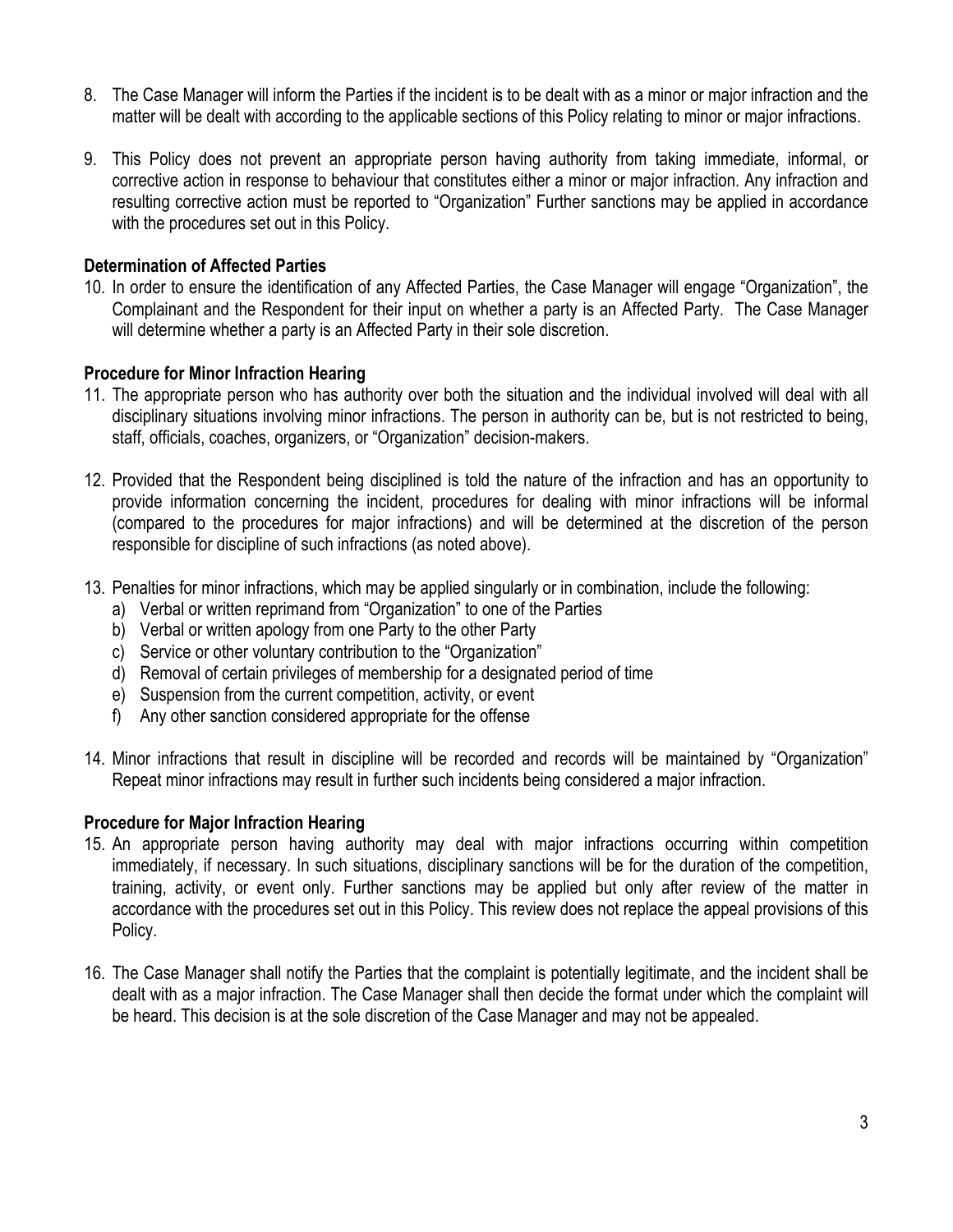- 17. The Case Manager will appoint a Discipline Panel ("Panel"), which shall consist of a single Adjudicator, to hear the complaint. In extraordinary circumstances, and at the discretion of the Case Manager, a Panel of three persons may be appointed to hear the complaint. In this event, the Case Manager will appoint one of the Panel's members to serve as the Chair.
- 18. If the Respondent acknowledges the facts of the incident, the Respondent may waive the hearing, in which case the Panel will determine the appropriate disciplinary sanction. The Panel may still hold a hearing for the purpose of determining an appropriate sanction.
- 19. If a Party chooses not to participate in the hearing, the hearing will proceed in any event and all parties will be bound by the decisions.
- 20. The Case Manager will determine the format of the hearing, which may involve an oral in-person hearing, an oral hearing by telephone or electronic communications, a hearing based on a review of documentary evidence, or a combination of these methods. The hearing will be governed by the procedures that the Case Manager and the Panel deem appropriate in the circumstances, provided that:
	- a) The Parties will be given appropriate notice of the day, time, and place of an oral in-person hearing or oral hearing by telephone or electronic communications.
	- b) Copies of any written documents which the parties wish to have the Panel consider will be provided to all Parties in advance of the hearing
	- c) The Parties may be accompanied by a representative, advisor, or legal counsel at their own expense
	- d) The Panel may request that any other individual participate and give evidence at an oral in-person hearing or oral hearing by telephone or electronic communications.
	- e) The decision will be by a majority vote of Panel members
- 21. If a decision may affect another party to the extent that the other party would have recourse to a complaint or an appeal in their own right, that party will become an Affected Party to the complaint in question and will be bound by the decision. Accidental omission of an Affected Party will not affect the outcome
- 22. In fulfilling its duties, the Panel may obtain independent advice.

### **Decision**

23. After hearing the matter, the Panel will determine whether an infraction has occurred and, if so, the sanctions to be imposed. Within fourteen (14) days of the hearing's conclusion, the Panel's written decision, with reasons, will be distributed to all Parties, the Case Manager, and "Organization" In extraordinary circumstances, the Panel may first issue a verbal or summary decision soon after the hearing's conclusion, with the full written decision to be issued before the end of the fourteen (14) day period. The decision will be considered a matter of public record unless decided otherwise by the Panel.

# **Sanctions**

- 24. The Panel may apply the following disciplinary sanctions, singularly or in combination, for major infractions:
	- a) Verbal or written reprimand from "Organization" to one of the Parties
	- b) Verbal or written apology from one Party to the other Party
	- c) Service or other voluntary contribution to "Organization"
	- d) Expulsion from "Organization"
	- e) Removal of certain membership privileges
	- f) Suspension from certain "Organization" teams, events, and/or activities